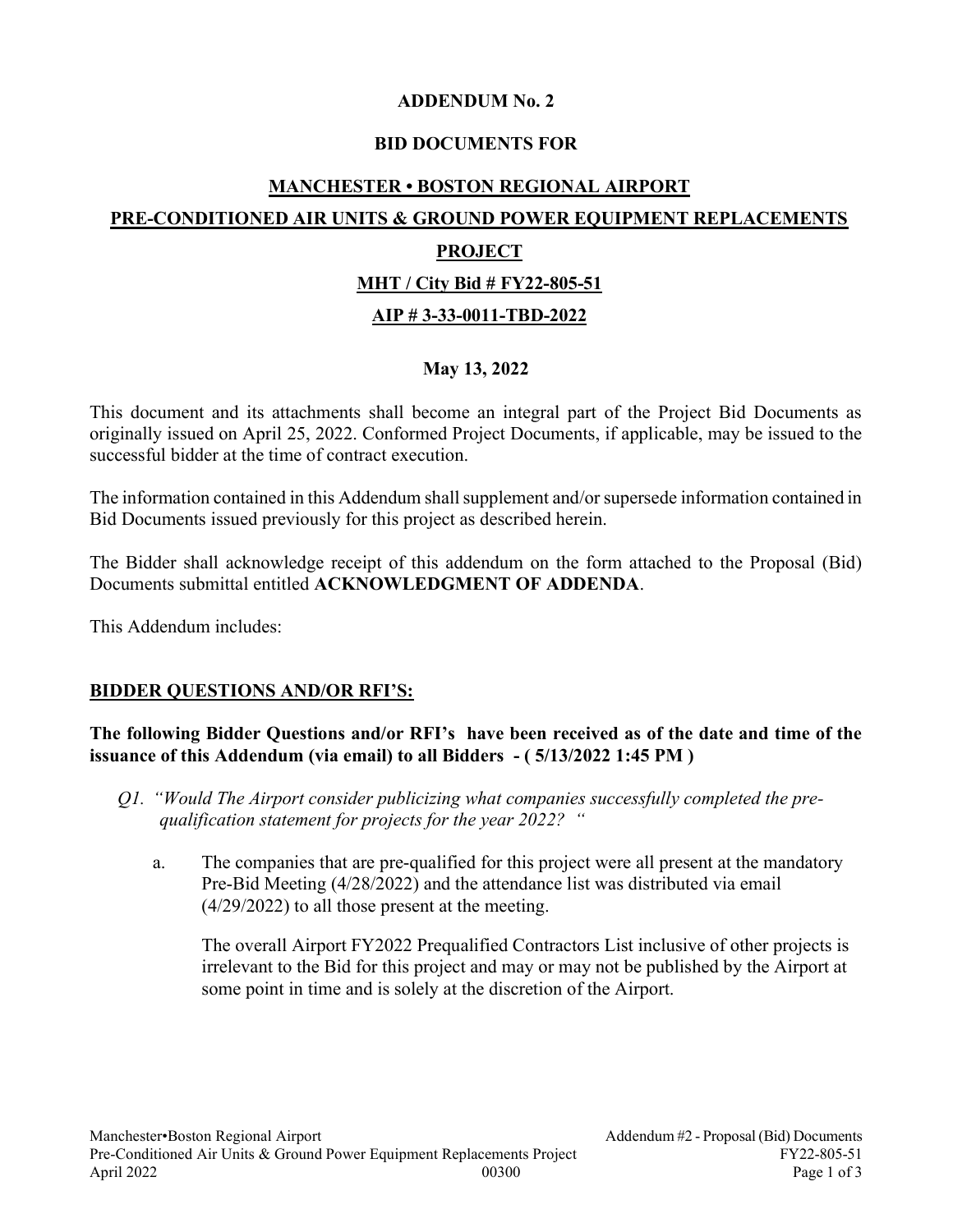- $Q2.$  "Specifications state contractor is responsible for all taxes please confirm this is correct and The Airport is not tax exempt. "
	- a. The City of Manchester Department of Aviation Manchester-Boston Regional Airport (Airport) is a tax-exempt entity in the State of NH.

 If any taxes are required by any other jurisdiction(s) due to the location and/or procurement processes of the Design-Builder (Contractor) then the Contractor shall be responsible for payment of all taxes, fees, and assessments as levied by Federal, State, and Local authorities.

- Q3. " Drawing Number 7-C Proposed: The  $480v$  3 P-120v 1 P transformer is shown feeding a 20A 3P circuit breaker. Should this be a single phase breaker, and what is the VA rating of the transformer? "
	- a. The auxiliary transformer shall be verified by the Design-Builder's final design, and for the purposes of the Bid shall be as follows: 10rating: KVA, 480/240 primary voltage, 120/240 secondary voltage, 180 insulation class, 40A 2P single phase breaker primary side, and 5 each 20A 1P single phase breakers secondary side to reconnect existing auxiliary circuits as required.
- Q4. " Drawing Number 7-B Proposed: The transformer is fed from a 20A 1P breaker and is shown feeding a 40A 3P circuit breaker. Should this be a single-phase breaker, and what is the power rating of the transformer? "
	- a. The auxiliary transformer shall be verified by the Design-Builder's final design, and for the purposes of the Bid shall be as follows: 10rating: KVA, 480/240 primary voltage, 120/240 secondary voltage, 180 insulation class, 40A 2P single phase breaker primary side, and 5 each 20A 1P single phase breakers secondary side to reconnect existing auxiliary circuits as required.
- Q5. " Drawing Number 7-B Proposed: The 480v 3P-120v 1P transformer is shown feeding a 40A 3P circuit breaker. Should this be a single phase breaker, and what is the VA rating of the transformer? What is the description of the PBB lights and jet bridge control? "
	- a. The auxiliary transformer shall be verified by the Design-Builder's final design, and for the purposes of the Bid shall be as follows: 10rating: KVA, 480/240 primary voltage, 120/240 secondary voltage, 180 insulation class, 40A 2P single phase breaker primary side, and 5 each 20A 1P single phase breakers secondary side to reconnect existing auxiliary circuits as required.

The Design-Builder shall verify the auxiliary connected load including lighting and jet bridge control power requirements if/as necessary for Bid purposes and as required during the final design before commencement of construction.